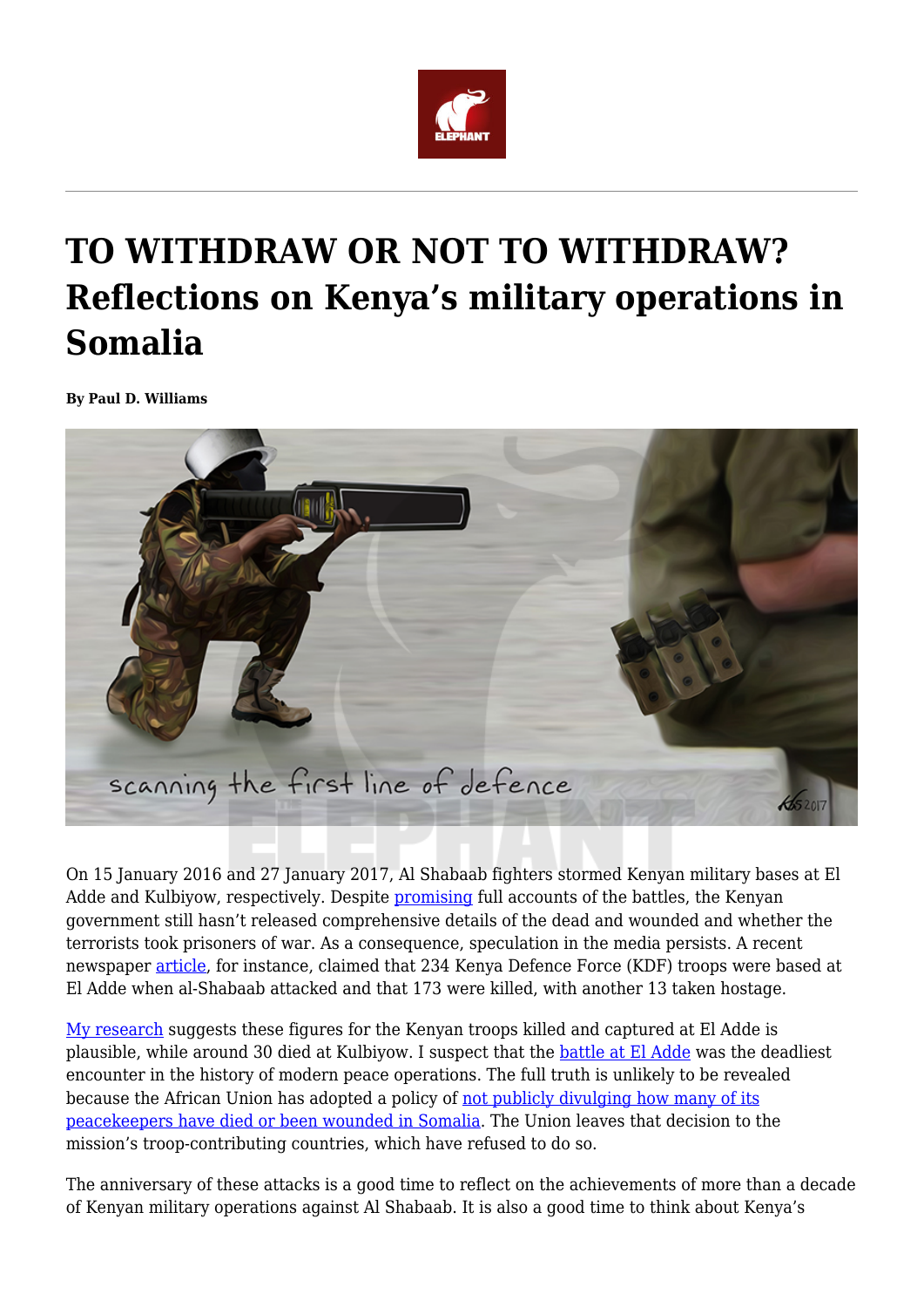future options as the African Union Mission in Somalia [\(AMISOM](http://amisom-au.org/)) starts its gradual transfer of security responsibilities over to Somali forces.

The International Crisis Group referred to *Linda Nchi* as "the biggest security gamble Kenya has taken since independence."

This article provides a brief overview of Kenya's initial military intervention into Somalia in October 2011, its subsequent decision to join AMISOM, the reasons behind Al Shabaab's successful attacks on the bases at El Adde and Kulbiyow, an assessment of the KDF operations, and a brief discussion of Kenya's future options regarding Somalia.

## **Kenya's 2011 intervention**

On 16 October 2011, the KDF launched Operation *Linda Nchi*. Some 2,000 troops were deployed to Somalia along three primary axes: a push towards Kismaayo along the coast via Ras Kamboni; from the border crossing at Liboi through the Somali border town of Dhobley, toward Afmadow; and from the northern Kenyan border town of Elwaq into Somalia's Gedo region.

The [International Crisis Group](https://www.crisisgroup.org/africa/horn-africa/kenya/kenyan-military-intervention-somalia) referred to *Linda Nchi* as "the biggest security gamble Kenya has taken since independence." In part, this was because it represented the KDF's first expeditionary warfare campaign. Until then, Kenya's approach to stabilising southern Somalia revolved around its [Jubaland initiative](http://www.tandfonline.com/doi/abs/10.1080/09744053.2016.1186867?src=recsys&journalCode=rafr20)—basically, an attempt to dislodge Al Shabaab from the Juba and Gedo regions by supporting local clan militias with funding and weapons. It also followed a series of earlier operations dating back to December 2006, when the KDF embarked on Operation *Linda Mpaka* "to deter any incursion into Kenya by Al Shabaab and Islamic Courts Union." This transitioned into Operation *Linda Mpaka II* in November 2007 to identify and deter extremist activities and prevent the infiltration of Al Shabaab sympathizers into Kenya. On 8 November 2010, Operation *Mamba* was conducted, which aimed to deter piracy along the Kenyan coastline and the Exclusive Economic Zone.

One of the [official stated aims](http://www.securitycouncilreport.org/atf/cf/%7B65BFCF9B-6D27-4E9C-8CD3-CF6E4FF96FF9%7D/Somalia%20S%202011%20646.pdf) in launching *Linda Nchi* was to cripple Al Shabaab attacks inside Kenya by creating a buffer zone up to the settlement of Afmadow, an Al Shabaab stronghold. [Why](https://www.foreignaffairs.com/articles/africa/2011-11-15/why-kenya-invaded-somalia) [Kenya launched the operation](https://www.foreignaffairs.com/articles/africa/2011-11-15/why-kenya-invaded-somalia), however, remains a source of [debate](http://www.tandfonline.com/doi/full/10.1080/02589001.2017.1408953). The Kenyan government subsequently claimed it was an act of self-defence in accordance with Article 51 of the United Nations Charter.

The official KDF account—*Operation Linda Nchi: Kenya's Military Experience in Somalia* (Ministry of Defence, 2014)—lauded the operation as an unequivocal military success, noting that it displaced Al Shabaab from several key towns in southern Somalia, including via an unprecedented amphibious assault to capture Kismaayo. Independent analysts, however, pointed to a range of challenges that awaited the KDF in Somalia, including how to translate military power into [political effects](http://cco.ndu.edu/Portals/96/Documents/prism/prism_3-3/prism105-118_warner.pdf) and how to prevent "[blowback](https://academic.oup.com/afraf/article/114/454/1/2195212)" in the form of increased Al Shabaab attacks back home. The Kenyan intervention, like the Jubaland initiative before it, also generated tensions with Ethiopia because it empowered the Ogaden clan. This clan had powerful connections among Nairobi's political elite and Ethiopia's government worried that Kenyan support would strengthen the Ogaden National Liberation Front's (ONLF) rebellion in its own Somali-dominated region. (In 1977, Siad Barre had even invaded this region in a bid to liberate it from Ethiopia to form what is known as the "Greater Somalia".)

# **Kenya joins AMISOM**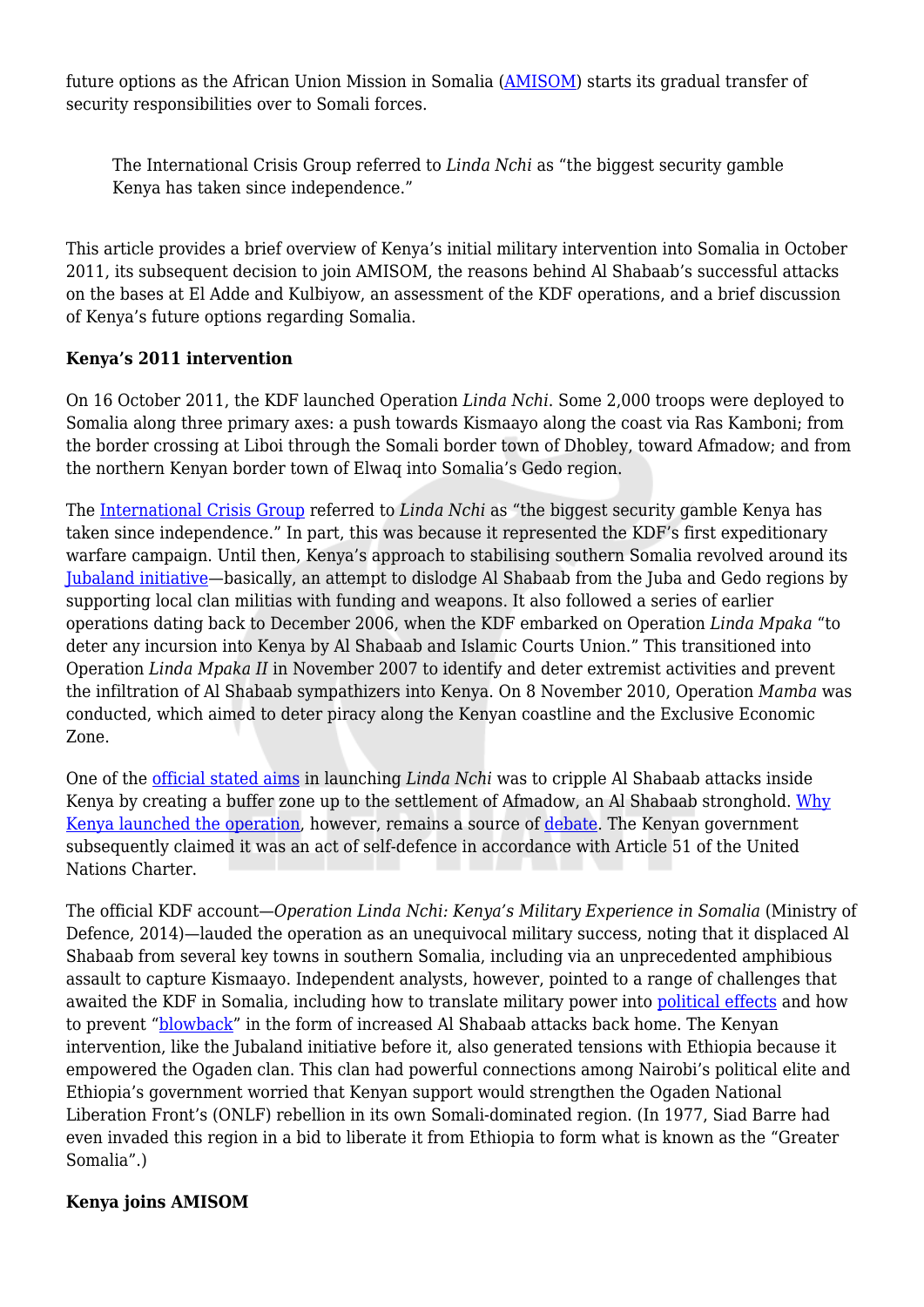As it turned out, *Linda Nchi* didn't last long. In early December 2011, Kenya decided to join AMISOM. But President Mwai Kibaki's government didn't sign an official Memorandum of Understanding with the African Union to that effect until June 2012. [My research](http://www.tandfonline.com/doi/abs/10.1080/17531055.2018.1418159?journalCode=rjea20) suggests that while the Kenyan government initially sought to address the security and economic problems raised by Al Shabaab unilaterally – without joining AMISOM – it changed this position for two principal reasons: to gain the mantle of multilateral legitimacy for continued operations, and to ease the financial burden of its military operation.

Since then, the KDF operated mainly in AMISOM's Sector 2 and Kismaayo. For about eighteen months from mid-2013, the KDF were co-deployed with a battalion of troops from Sierra Leone. The Sierra Leonean contingent subsequently withdrew in January 2015 because of the Ebola pandemic back home. More recently, a small number of troops from other AMISOM- contributing countries have also been deployed alongside the KDF in Kismaayo. But it is fair to say that within these two sectors the KDF continued to call the shots. Indeed, this was the KDF's plan all along – to create areas of responsibility for each of AMISOM's troop-contributing countries where they could operate as they saw fit.

My research suggests that while the Kenyan government initially sought to address the security and economic problems raised by Al Shabaab unilaterally – without joining AMISOM – it changed this position for two principal reasons: to gain the mantle of multilateral legitimacy for continued operations, and to ease the financial burden of its military operation.

In addition to its activities within AMISOM, KDF also subsequently undertook other operations against Al Shabaab. Some of these were conducted inside Kenya, including operations at the Westgate Mall, Garissa University, and in Boni Forest. However, all of these activities raised some important, and as yet unresolved, domestic [legal issues](https://lawfareblog.com/mapping-legal-contours-internal-deployment-military-forces-kenya).

Kenyan military aircraft have also engaged in intermittent air strikes in Somalia since 2011. Importantly, these air operations were not conducted as part of AMISOM. It was not until [mid-](http://undocs.org/S/2017/21)[December 2016](http://undocs.org/S/2017/21) that AMISOM received its first military helicopters, despite being authorised an aviation component of twelve in [February 2012.](http://www.un.org/press/en/2012/sc10550.doc.htm) These three Kenyan MD-500 helicopters were supposed to be AMISOM mission assets for use by the Force Commander. In practice, however, these helicopters operated almost entirely within the KDF's areas of operations within AMISOM.

## **El Adde and Kulbiyow**

El Adde was one of dozens of remote AMISOM forward operating bases spread across south-central Somalia garrisoned by about a company of troops. AMISOM spent considerable time, effort and resources trying to secure the main supply routes connecting these bases. It was not just KDF bases that were vulnerable. In June and September 2015, for example, Al Shabaab overran two AMISOM bases garrisoned by Burundian and Ugandan troops at Leego and Janaale, respectively. In both these cases, Al Shabaab fighters stormed the base just before dawn using a combination of vehicleborne improvised explosive devices (VBIEDs), armoured pick-up trucks (also known as "technicals") and massed light infantry. Al Shabaab cameramen filmed the attacks and later produced propaganda videos of them.

On 15 January 2016, the fighters used the same tactics to storm the KDF base at El Adde. I suspect nearly 170 KDF soldiers were killed and perhaps a dozen were taken hostage. In an [earlier report](https://www.ipinst.org/2016/07/the-battle-at-el-adde-the-kenya-defence-forces-al-shabaab-and-unanswered-questions), I argued that Al Shabaab's success at El Adde exposed a number of problems hindering KDF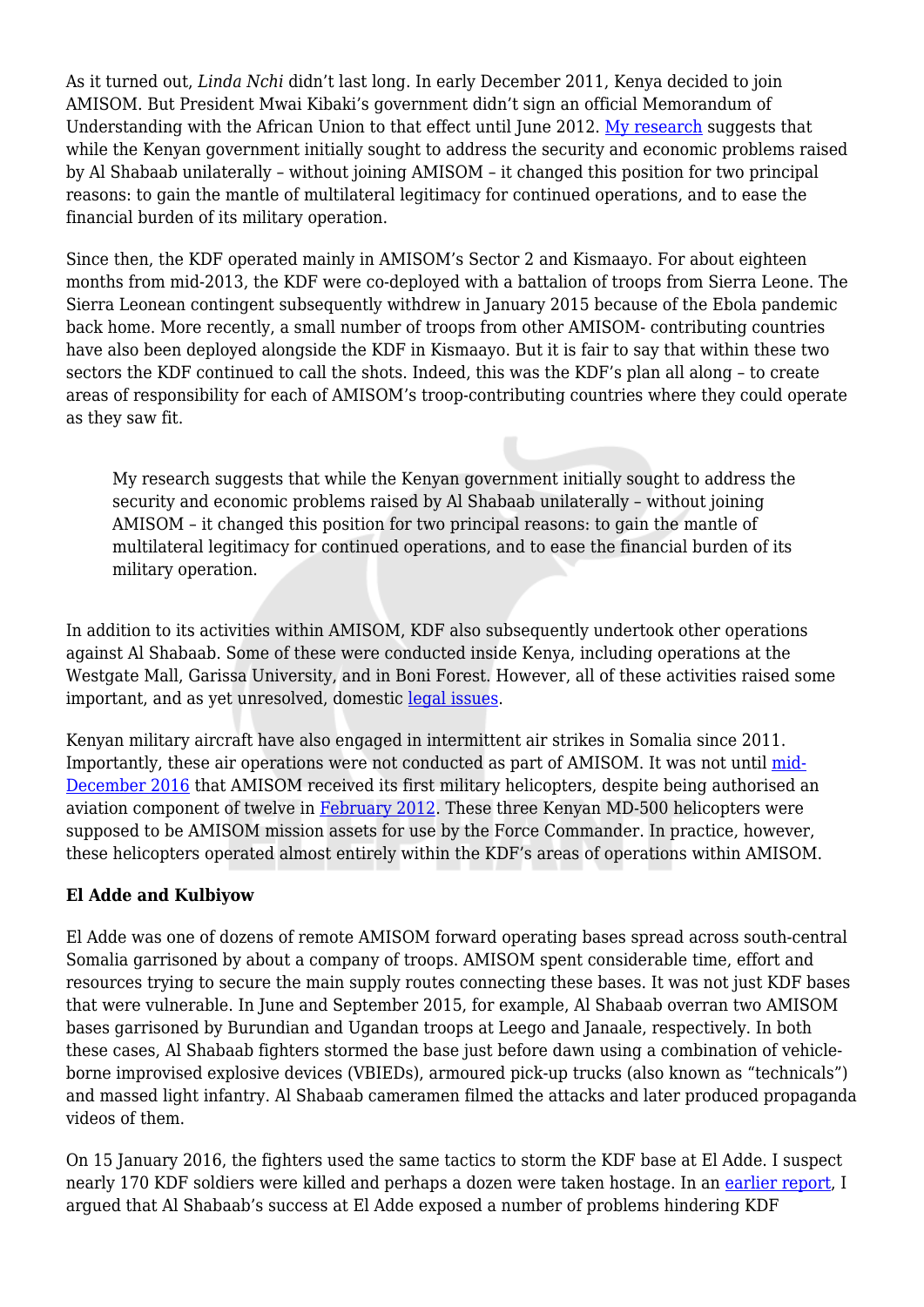operations. These included: the vulnerability of newly deployed rotations of troops; failure to adapt to known Al Shabaab tactics, notably the use of VBIEDs; failure to provide timely support to friendly units; AMISOM's lack of a secure military communications system; poor relations with the local Somali security forces and civilian population; failure to detect Al Shabaab preparations for the attack; as well as poor base defences.

At [Kulbiyow](https://www.bellingcat.com/news/africa/2017/03/21/happened-kulbiyow-somalia-open-source-investigation/), about 120 KDF troops were attacked on 27 January 2017 in precisely the same way as the earlier attacks on AMISOM bases. Once again, after some resistance, the [KDF defenders](https://www.africandefence.net/analysis-of-competing-claims-about-the-january-2017-al-shabaab-attack-on-the-kdf-base-at-kulbiyow/) retreated from the base, Al Shabaab looted it, and then Kenyan reinforcements were able to recapture it later. Both battles were the subject of Al Shabaab propaganda videos and both generated [controversy](http://gathara.blogspot.com/2017/02/death-lies-and-videotape-why-kdf-must.html) and [confusion](https://www.the-star.co.ke/news/2017/02/06/do-kulbiyow-attack-numbers-matter_c1499197) back in Kenya, in part because of the lack of official clarity about the details and casualties.

#### **Assessing KDFs operations**

How successful have Kenya's military operations in Somalia been? Apart from the obvious loss of life and financial cost, the record is mixed and debatable.

KDF's actions have shown that the military is a blunt instrument for dealing with political problems. We must remember that Al Shabaab is first and foremost a political problem stemming from poor Somali governance and the grievances associated with it. Nor has Kenya's intervention fundamentally altered the clan dynamics and conflicts which Al Shabaab exploits to retain relevance.

On the positive side, KDF operations initially weakened Al Shabaab by becoming part of a threepronged offensive with AMISOM pushing out of Mogadishu and Ethiopian troops advancing across central Somalia. These operations displaced Al Shabaab from dozens of urban settlements, thereby reducing the group's ability to govern large numbers of Somali civilians and to obtain economic revenues. They also killed the idea that Al Shabaab was invincible.

The Somalia campaign has also given the KDF its first taste of war-fighting, which is usually a painful but necessary experience in the development of all armed forces.

On the other hand, there are more negative consequences. First, the KDF's actions have shown that the military is a blunt instrument for dealing with political problems. We must remember that [Al](http://www.hurstpublishers.com/book/al-shabaab-in-somalia/) [Shabaab](http://www.hurstpublishers.com/book/al-shabaab-in-somalia/) is first and foremost a political problem stemming from poor Somali governance and the grievances associated with it. Nor has Kenya's intervention fundamentally altered the clan dynamics and conflicts which Al Shabaab exploits to retain relevance.

Second, the KDF's operations have failed to achieve their principal objective: to help create an effective buffer zone to keep Al Shabaab out of Kenya. Indeed, the [severity of Al Shabaab attacks](http://www.crisis.acleddata.com/al-shabaab-in-kenya-august-2015-update/) [inside Kenya](http://www.crisis.acleddata.com/al-shabaab-in-kenya-august-2015-update/) increased after the 2011 intervention. However, this [may not be directly because of the](http://www.tandfonline.com/doi/abs/10.1080/09546553.2017.1290607) [intervention](http://www.tandfonline.com/doi/abs/10.1080/09546553.2017.1290607) but rather due to characteristics of Kenyan domestic politics and Al Shabaab's opportunistic recruiting strategies.

Third, as noted above, Kenyan support for members of the Ogaden clan in Jubaland caused tensions with Ethiopia, which resented how this might embolden the rebel ONLF. Tensions have flared intermittently when Nairobi and Addis Ababa support competing local Somalis to advance their national priorities.

Fourth, the KDF operations have generated several controversies beyond the battles at El Adde and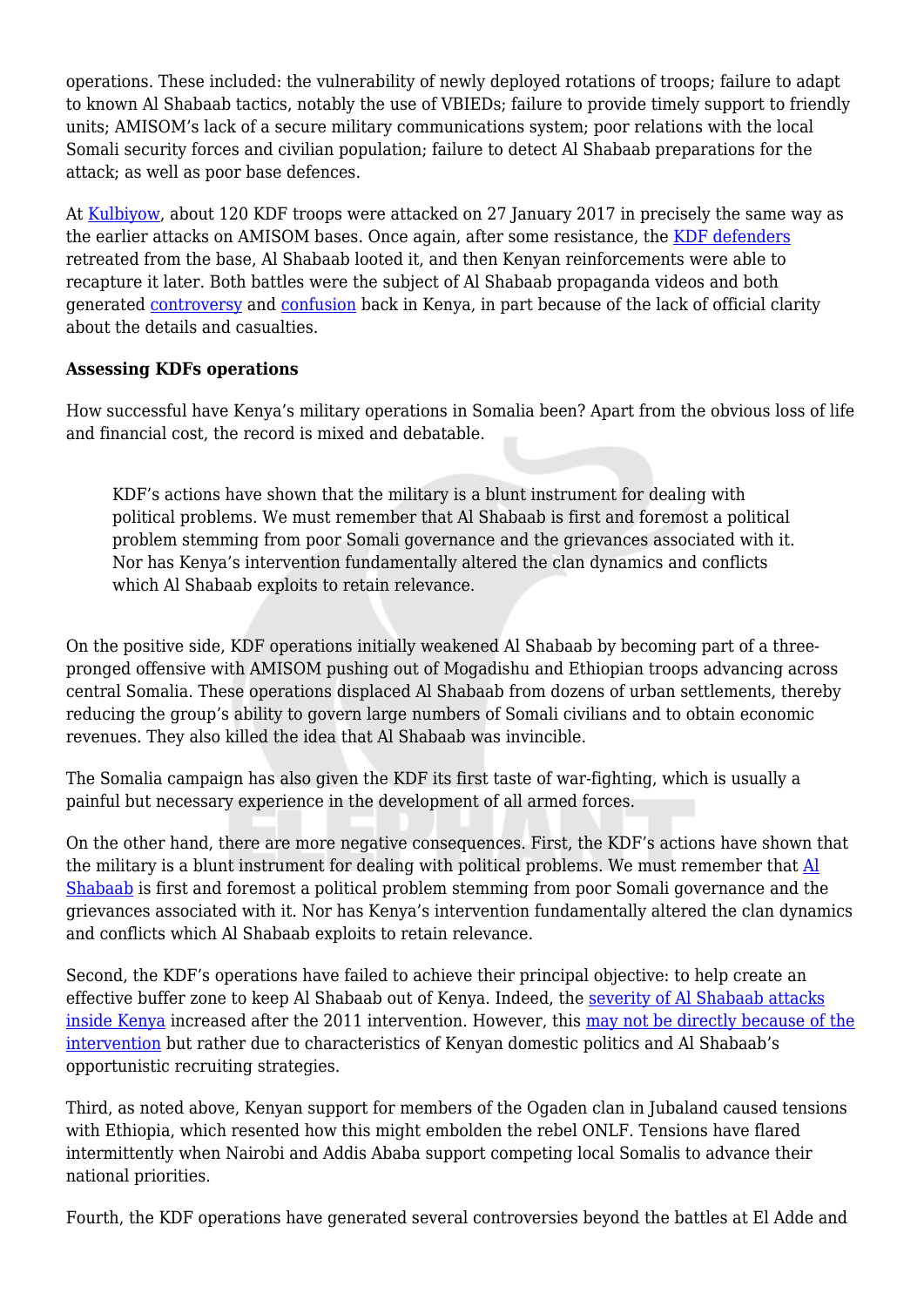Kulbiyow. Among the most notable are persistent allegations that the KDF has played an unhelpful role in maintaining the illicit trade in various commodities, including [charcoal](https://reliefweb.int/report/somalia/report-monitoring-group-somalia-and-eritrea-pursuant-security-council-resolution-2060) and [sugar](http://www.jfjustice.net/downloads/1457660562.pdf). Some of the revenues are said to benefit Al Shabaab and charcoal has been under UN Security Council embargo since [Resolution 2036](http://www.un.org/press/en/2012/sc10550.doc.htm) (22 February 2012). KDF forces both within and operating outside of AMISOM have also been [accused](https://unsom.unmissions.org/sites/default/files/protection_of_civilians_report_20171210.pdf) of causing harm to civilians, including through unilateral air strikes conducted outside of AMISOM.

Given that the Somali federal government is currently in turmoil on a range of issues and its security forces remain in a dire state, AMISOM's transition will not be rapid. There is simply no quick or easy way for AMISOM to leave Somalia responsibly.

Finally, KDF failed to mount an effective strategic communications campaign to counter Al Shabaab's propaganda. The secrecy has usually been defended as necessary for national security and the morale of the troops. Critics have been derided as unpatriotic and Al Shabaab sympathizers. Ironically, some of al-Shabaab's most [effective videos](https://www.hate-speech.org/wp-content/uploads/2016/11/shababreport.pdf) and other propaganda media have used the lies and obscurantism of Kenyan leaders to boost their own false narratives.

#### **Future options**

The KDF's Somalia campaign has periodically gained the spotlight in Kenyan domestic politics, although understandably, it has lately taken a back seat in the aftermath of the controversial 2017 presidential election. President Uhuru Kenyatta's usual position is that KDF must stay in Somalia [until the job is done.](https://www.standardmedia.co.ke/article/2000125710/uhuru-kenyatta-kdf-will-stay-in-somalia-until-job-is-done) But he has also threatened to withdraw his forces from AMISOM, following the European Union's reduction of allowances payments and [criticism](http://www.nation.co.ke/news/Kenya-threatens-to-pull-troops-out-of-Somalia/1056-3213588-lpjxwm/index.html) from the UN Monitoring Group on Somalia. Some members of the opposition had also called for the KDF's withdrawal well [before](https://issafrica.org/iss-today/kenyas-dilemma-in-somalia-to-withdraw-or-not-to-withdraw) the disaster at El Adde. The issue still [divides](http://www.nation.co.ke/news/Talk-of-KDF-withdrawal-from-Somalia-still-rages-on/1056-3410044-ip9049/index.html) Kenyans more broadly. However, neither side of the debate has a convincing plan to defeat Al Shabaab. This is the key problem – Kenyan forces, no matter how effective, cannot defeat this group; this is a job only Somalis can finish.

This debate is likely to intensify once again now that AMISOM has started thinking more seriously about the details of its conditions-based [exit strategy](http://www.peaceau.org/uploads/ll-eng-1.pdf). As set out in UN Security Council [Resolution](https://www.un.org/press/en/2017/sc12972.doc.htm) [2372](https://www.un.org/press/en/2017/sc12972.doc.htm) (30 August 2017), AMISOM and its partners are trying to build "a capable, accountable, acceptable, and affordable Somali-led security sector" to enable the mission to gradually transfer security responsibilities to Somali forces and eventually leave. Resolution 2372 specified that AMISOM should withdraw 1,000 troops by 31 December 2017 but deploy an additional 500 police officers. AMISOM's leadership worked out a deal whereby each contributing country would withdraw 4% of its troops, which for the KDF would mean about 160 soldiers.

Given that the Somali federal government is currently in turmoil on a range of issues and its security forces remain in a dire state, AMISOM's transition will not be rapid. There is simply no quick or easy way for AMISOM to leave Somalia responsibly. Instead, the mission faces a number of [difficult](https://www.washingtonpost.com/news/monkey-cage/wp/2017/11/30/somalias-african-union-mission-has-a-new-exit-strategy-but-can-troops-actually-exit/?utm_term=.3c8e2f2674a3) [dilemmas,](https://www.washingtonpost.com/news/monkey-cage/wp/2017/11/30/somalias-african-union-mission-has-a-new-exit-strategy-but-can-troops-actually-exit/?utm_term=.3c8e2f2674a3) including when and how to leave, how to finance its operations in the interim, and how to transfer security responsibilities to a set of Somali forces that remain divided by clan politics and which are woefully equipped. These challenges are further complicated by endemic corruption at the highest levels of Somali politics.

At the strategic level, Kenya's government should push the Somali federal government and the regional states to implement the new national security architecture and London Security Pact signed in May 2017.